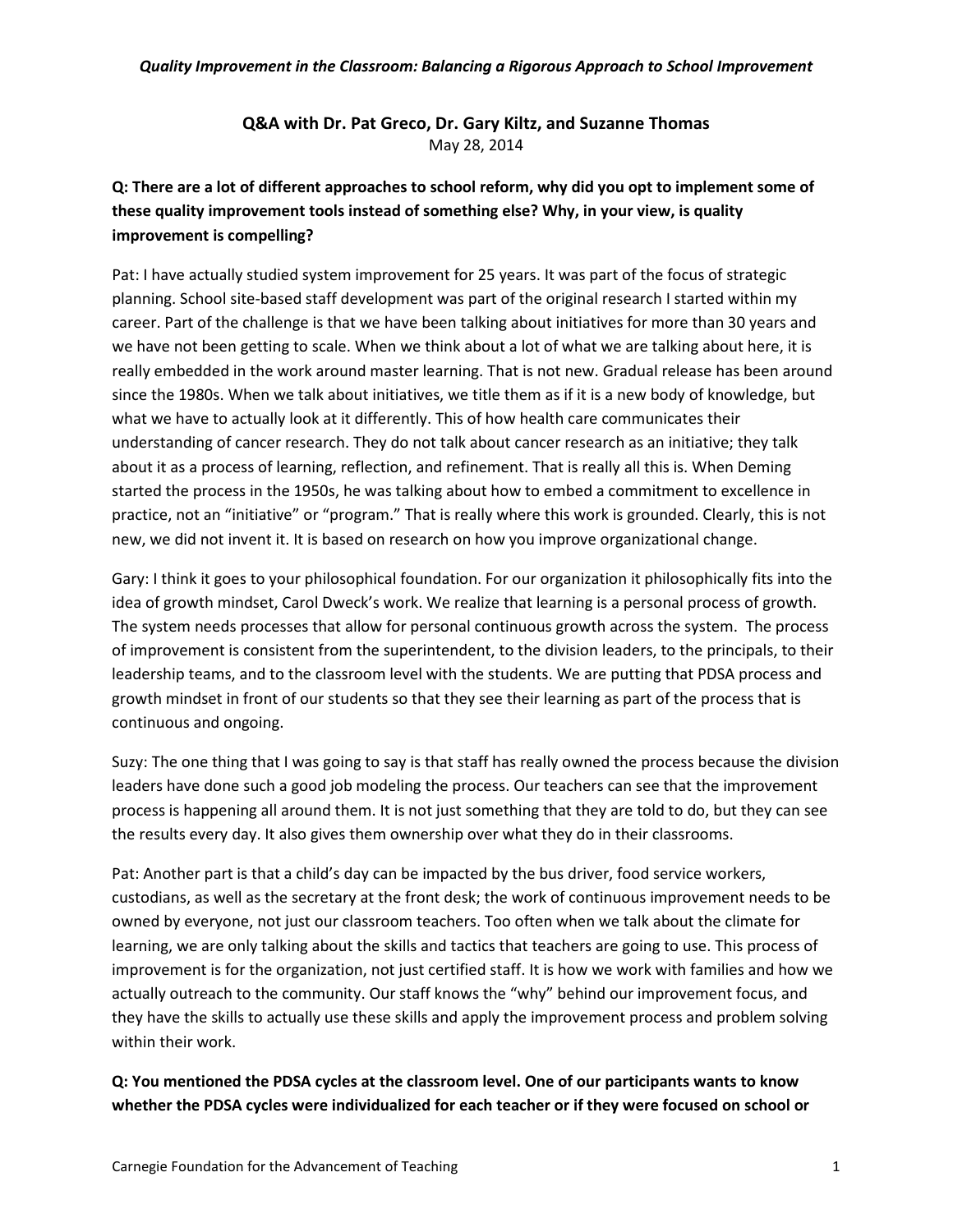### **departmental goals. Can you tell us about the balance there between individualization and overall goals?**

Pat: It is a combination of both. We have the adult learning framework where we have taken the research around improvement practice, the gradual release model, the workshop model, and then we align those to our goals. Finally, individually, when our coaches conduct a walkthrough and examine the reflections of progress with our teachers, the instructional coaches are getting the feedback from the staff on what they individually need for support.

Suzy: I would have taken this question a little bit differently. Say, we have two different geometry classrooms their learning targets are aligned and they are doing assessments using the same common assessments, so that would be the "plan" portion of the PDSA. How you go about meeting those targets would be different in each section. But then they will come together and look at their results. So in the "study" piece the teachers come together and are starting to see what learning strategies are working the best in different sections. The learning targets and the structure are aligned, but then you have differences within those short learning cycles that you can individualize and measure really well. This gets back to that key question of how do you know a change is an improvement. This gives us a way to measure that.

**Q: How teachers are responding to the new evaluation model? You talked a little bit about that. How you are implementing it within the district. More specifically, how do you think about the general idea of embedding evaluation goals within other goals that are maybe more improvement oriented? How can evaluation and improvement work together? It seems that in your district you are trying to put those together. How are teachers responding and how do those fit together?** 

Pat: That is one of the challenges. Again, we are so heavily politicized across the nation right now. Wisconsin is not immune from that level of fear and anxiety. Everyone across the nation well knows the impact of Act 10 in our state and it actually was a driver of fear. When you think about it though, one of the core principles around quality from Deming is to drive out fear. You focus on improvement, support, learning, and target growth. You identify the expectations for performance. You expect action and commitment, but you drive it with heavy support. People should know that we will be there to work with them. If people are deciding not to engage, that is really a non-compliance issue. You do not drive culture around that fear.

Suzy: For us, the continuous improvement model came in before the SLO (student learning objectives) process. When the SLOs were introduced as part of the state required evaluation system for performance, we made a really strong effort to show how they are similar to what we are already doing within our PDSA cycles targeting student growth. That eased some of the anxiety as well. It actually became the idea that: well it's not that big of a deal because we are already doing that. That helped to ease anxiety. Although anytime that there are changes there is a little bit of anxiety. We tried really hard to communicate how those two things are similar.

Gary: I just wanted to add one more thing. With that evaluation model, there are two components: one around the competencies for strong teaching and the other around the six standards for performance.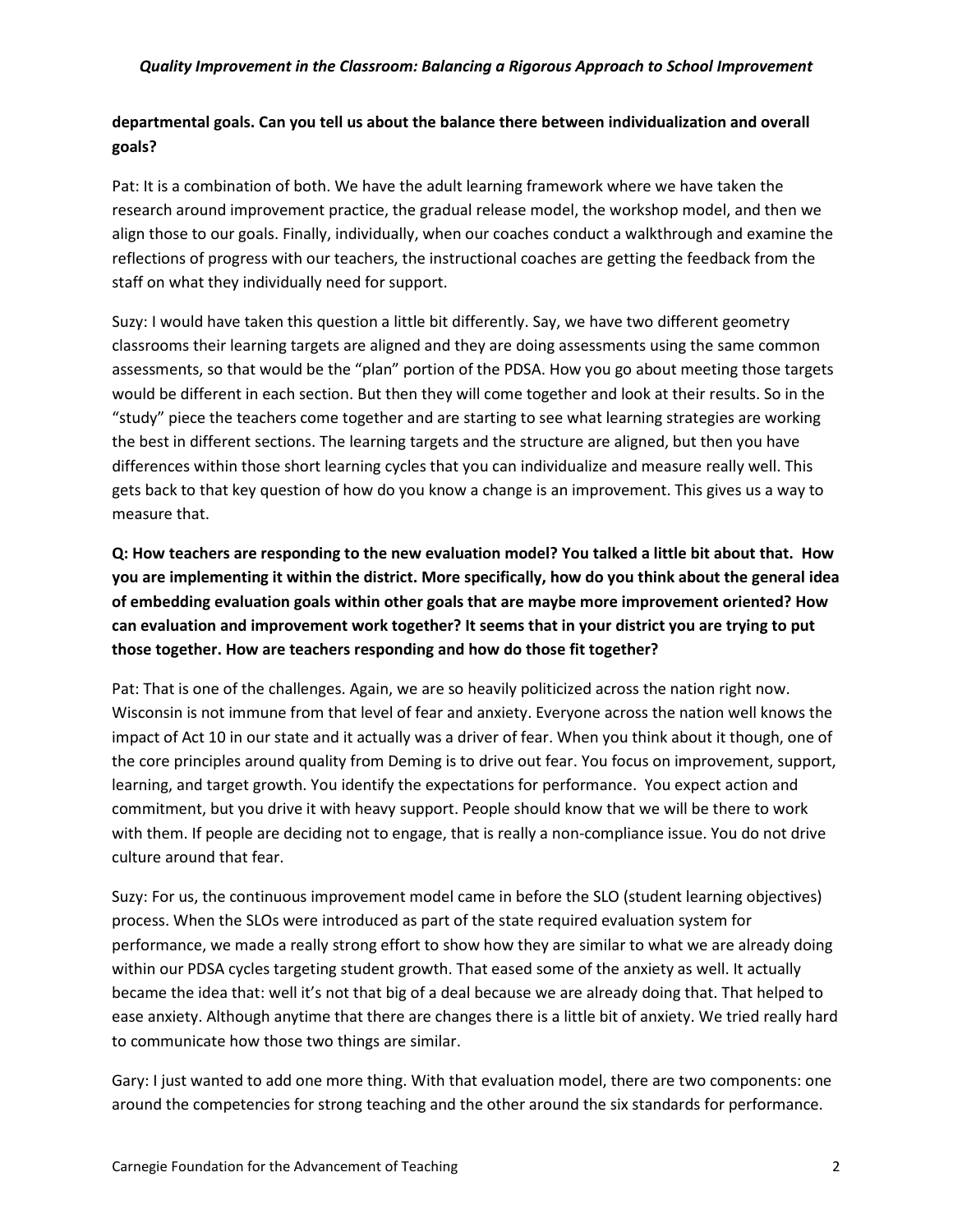The competencies have demonstrated the great value of our adult learning frameworks. Teachers understand clearly what the expectations are. We have aligned our adult learning expectations with the six standards. The conversations that administrators are having around the evaluation and what they are seeing are directly tied to our instructional model. They are not separate. We are looking at growth and using coaches to help teachers really get to the mastery level. We are seeing this as a growth opportunity for teachers, just as we would for our students. The other part around the student performance, as Suzy said, is that we are using the student learning targets. I likened it to a recipe; the SLOs are only one ingredient of the recipe. We identified the other seven ingredients of the recipe using the classroom continuous improvement process. Through those eight ingredients, we have a recipe that is providing something of quality made in the classroom that is focused on really personalizing student learning and allowing teachers to do what they need to do around their own learning.

### **Q: A quick clarification question. I know you did this in the presentation, but could you describe what SLO stands for and what that means? Just unpack that briefly for us.**

Pat: In some states when they talk about embedding the performance expectation for children into the evaluation process for the adult, Wisconsin is calling the student learning outcomes the performance result portion of the state evaluation system. As Suzy indicated we were focused on improvement of performance and student learning well before the state came in with the requirements. It is really about the improvement cycle and having the student learning outcomes aligned with the classroom goals. If a child is already over the targeted result, they are looking at the growth of that child, regardless of where their entry point is. For children that are below the grade level expectation, we actually know who those children are and are focusing on gap closing, accelerated process, and additional interventions. The kids know that too. That is part of where the SLOs fit into a continuous improvement cycle. The challenge is when systems shift the evaluation expectations without building the skills to problem solve and improve learning. Continuous improvement and the PDSA cycle provide the problem solving skills necessary to improve performance.

Gary: To set that student learning outcome is actually a tremendous process where teachers take a look early in the school year at initial data regarding students in the classroom and set their goals accordingly. They may set a goal for a particular subgroup of the class, if they are noticing that is an area they need to target. This is a collaborative process, so you are working with grade level teams, subject area teams. The goal is set for the classroom, but working closely with the team to monitor, analyze, and determine some curricular and instructional process steps.

**Q: We had three questions on the subject of time. Based on your presentation, there is an impression that there is a lot of time dedicated for data analysis, planning, professional learning communities, and teacher growth. Related to those things, how much time do you dedicate to those aspects of quality improvement? How do you organize that time so that teachers can actually participate in it? And thirdly, how do you educate the parent community about it and the necessity for it? I think that is a sticking point for a lot of non-educators.**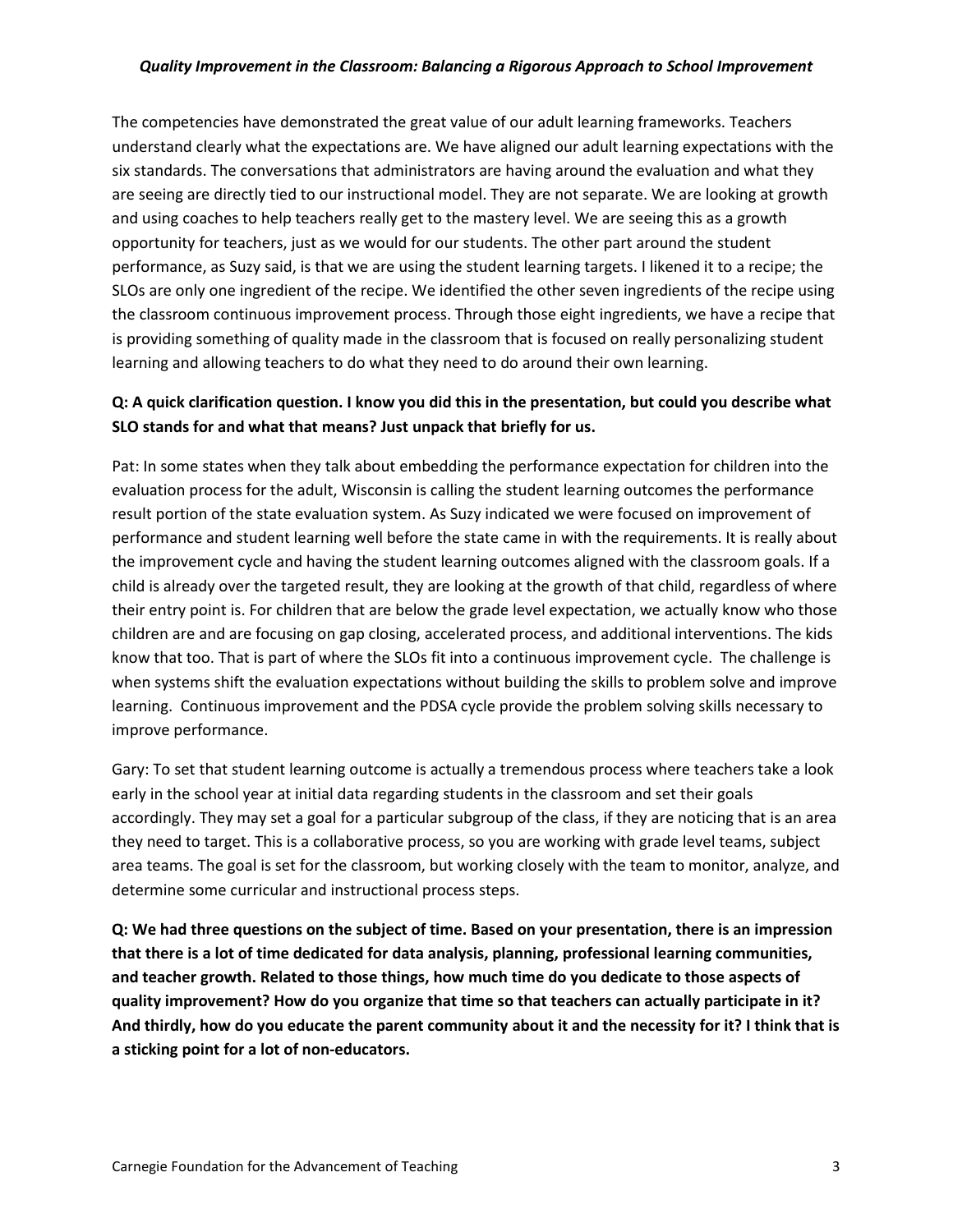Pat: I will go back to your statement Lee about jargon. We try hard to keep the jargon out of the communication with the family and talk about improvement and student's individual performance. Going back to the time element, it is an intentional organizational commitment to the improvement for our people. We started first by identifying the people who we would have in the first run of the classroom training level. We have it organized into Level 1, Level 2, and Level 3 training. We started before the school year starts with the initial training, and we have added days after the school year ends. We have Wednesday early release time, and we do use sub-release for teams of up to thirty at a time when we are actually starting to build the momentum. Coaching goes into the classroom and we have it embedded into our feedback and support process. We do not do "flavor of the month" staff development. Everything that we are choosing to fully implement, we are supporting with intention. We are limiting what we are training on, but we are training and coaching very deeply.

Gary: The other piece we put in this past year is that every Wednesday students are released early. So our teachers have collaborative time every Wednesday to get together and look at the data. I will say that since we are in the early implementation of that process, it does need to be standardized a little more. We are putting into place some common templates, and identifying common problem analysis tools that will be helpful to our teams. At this point, that is really the time for teachers to come together, look at the data they have, and make some decisions around students, curriculum materials, and instructional strategies.

Suzy: One thing that I would add is that our teams that have the improvement model deeply embedded in their work are truly able to maximize their instructional time. The structure clearly points out the areas they need to work on. So while time is always limited, these teachers are the ones who can use it the most productively.

# **Q: We have a question about buy-in or ownership. Can you tell us more about how you got people at all levels of the organization from the classroom to the district, and maybe even outside, in fact you just spoke about how you got parents onboard, involved? Could you tell us a little bit more about how you do that, especially with those who may not be initially motivated or early adopters?**

Pat: When you look at the research around change, part of it will say that some will go with the organization because they are typically the early adopters; that is how they are wired as professionals. Some won't. The research indicates that you actually have to change behavior before you change beliefs. The biggest difference here is that we are building the infrastructure around development, growth, and skill building. Our teachers actually know how to change behavior. Then they reflect on the process and their learning during coaching. The process is showing the change in adult behavior. Our teachers implementing most deeply are demonstrating improved student performance results. We did intentionally start with the people who are ready because you want your early innovators to be the ones to tease through the early implementation of the process when the complexity is high. Our early adopters are the problem solvers. Then you identify your mid-level solid teachers who are ready to take that next step. The teachers really in the bottom ten percent need specific strategies to work with them also. We are helping them engage, or we are identifying the staff members who are not meeting the